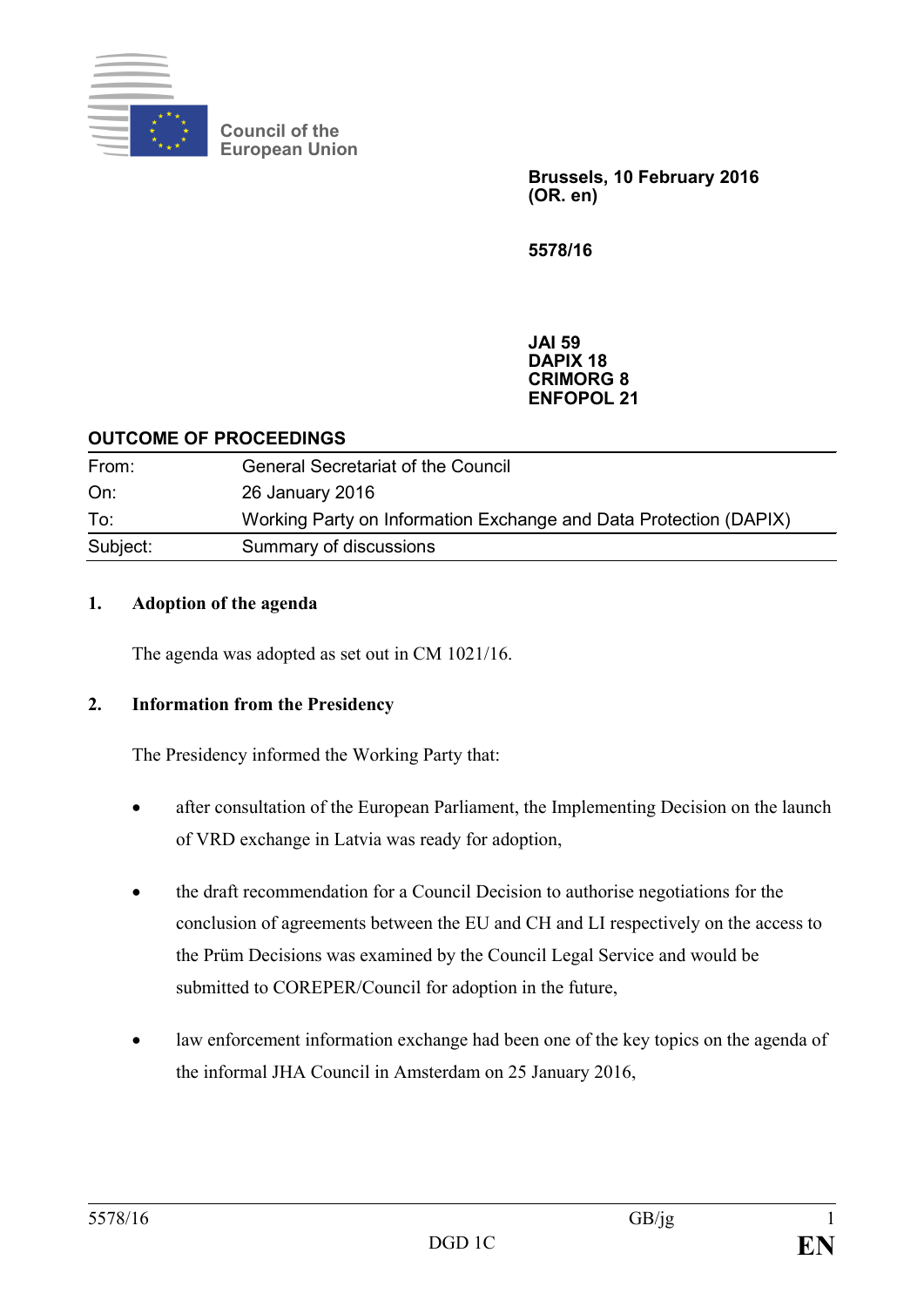- the Presidency was continuing to monitor the implementation of the renewed Internal Security Strategy (ISS) and would submit the results to COSI for discussion in June,
- COSI would discuss in the near future the proposal for an expert group on the exchange of information on dangerous offenders (13680/1/15 REV 1 EJUSTICE 135 COPEN 296 DAPIX 195 ENFOPOL 331 GENVAL 66). The SE delegation suggested that it should dealt with by DAPIX, namely as an IMS action lead by PL. PL added that the issue needed further inter-ministerial reflection at domestic level.

# **3. Information exchange developments, strengthening implementation and use of different systems - the focus of DAPIX**

The Presidency opened discussions on how to enhance the efficiency of DAPIX in view of the challenges set out in 5180/16 JAI 20 DAPIX 5 ENFOPOL 9 ENFOCUSTOM 6 GENVAL 3 EJUSTICE 2 SIRIS 2 DROIPEN 3.

Delegations supported the FR view that information exchange had to cope with four main challenges, i.e. the quality of data, the exhaustiveness of the information exchanged, the immediacy of data exchange and the need of interoperability, and highlighted the difficulties in tackling these issues.

In the light of its legal and technical expertise, delegations considered DAPIX as the ideal Council Working Party to ensure an overall approach when it comes to law enforcement information exchange and data protection issues. It was stressed that in this context DAPIX should voice the concerns of the police with a view to matching legal and pragmatic arguments.

Therefore, the Working Party should be more implied in ongoing, relevant discussions within Council structures across the board and could play a coordinating or advising role. Furthermore, it was underlined that in view of the needed operational compatibility of data exchange systems in use, DAPIX should search, in particular with regard to immigration issues, for solutions focused more on law enforcement and less on counter terrorism.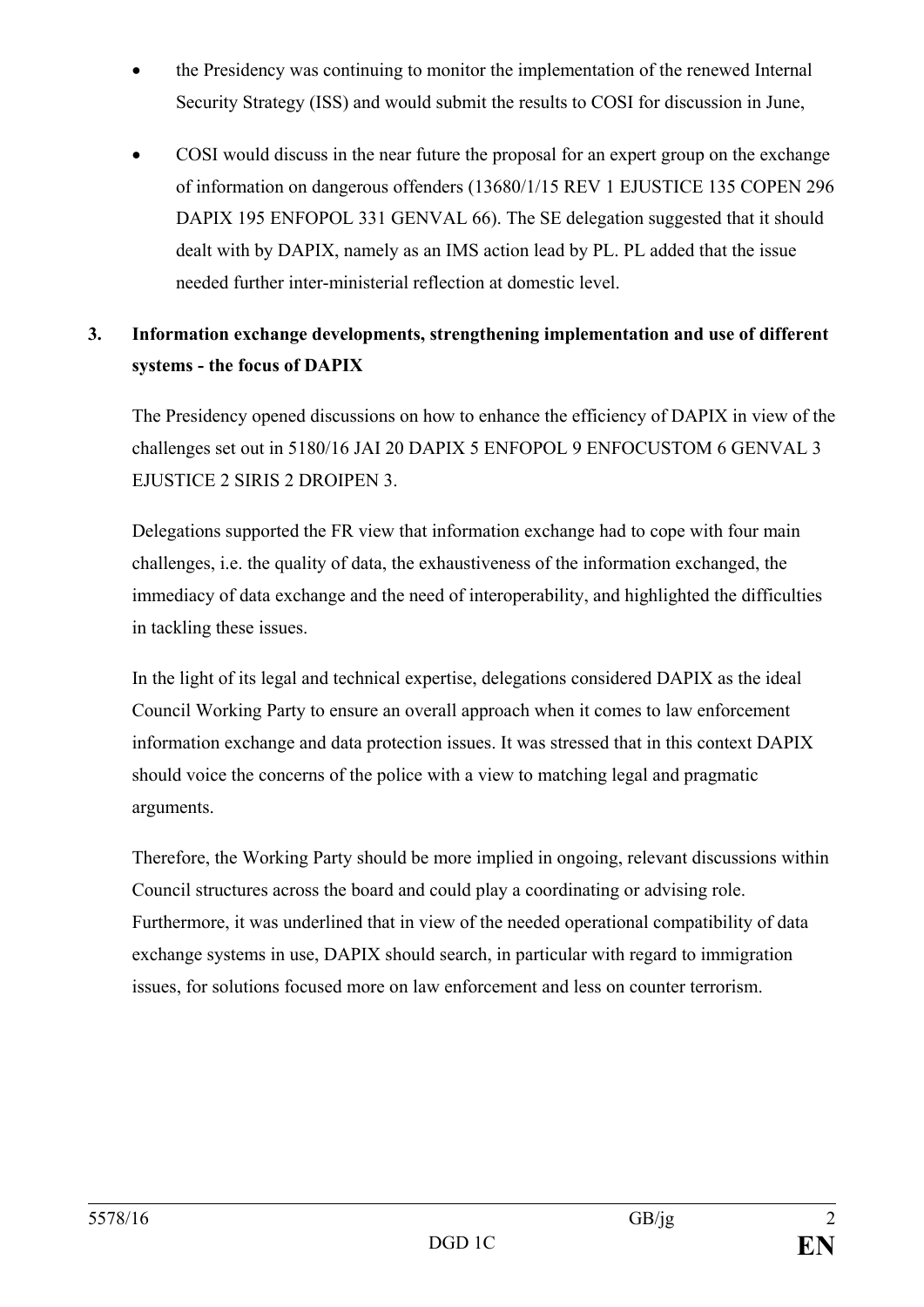The Commission agreed with delegations and underlined that while defining the scope of DAPIX, Member States should avoid an overlapping of discussion in other working parties. The Commission recommended, in particular, to focus on the implementation and application of existing instruments and to enrich DAPIX discussions by systematically reporting the results of ongoing data exchange projects.

The euLISA delegate pointed out the pivotal role of DAPIX in view of the need for an overarching information exchange architecture from a business perspective.

The Presidency invited delegations to elaborate and submit their comments by 15 February 2015 with a view to continuing the discussions and to preparing conclusions over the next months.

## **4. Data Protection Directive -** *state of play*

The Presidency briefly informed about the state of play on the data protection package, in particular with regard to details of the Data Protection Directive (15360/15 DATAPROTECT 239 JAI 1011 DAPIX 243 FREMP 304 COMIX 699 CODEC 1741).

# **5. Monitoring of the implementation of Council Framework Decision 2006/960/JHA (Swedish Framework Decision / SFD), and Council Decisions 2008/615/JHA and 2008/616/JHA ("Prüm Decisions")**

The Commission informed about procedural details of the follow-up to unsatisfactory notification by the Member States of the implementation of the SFD and the Prüm Decisions.

# **6. Prüm implementation and daily application - obstacles**

In view of the benefits of fully implementing the Prüm Decisions, and, in particular, the anecdotal examples of investigations brought forward and set out in the UK business and implementation case referred to in 5295/16 DAPIX 7, the Presidency invited delegations to exchange views on difficulties hampering an effective use of the Prüm instrument.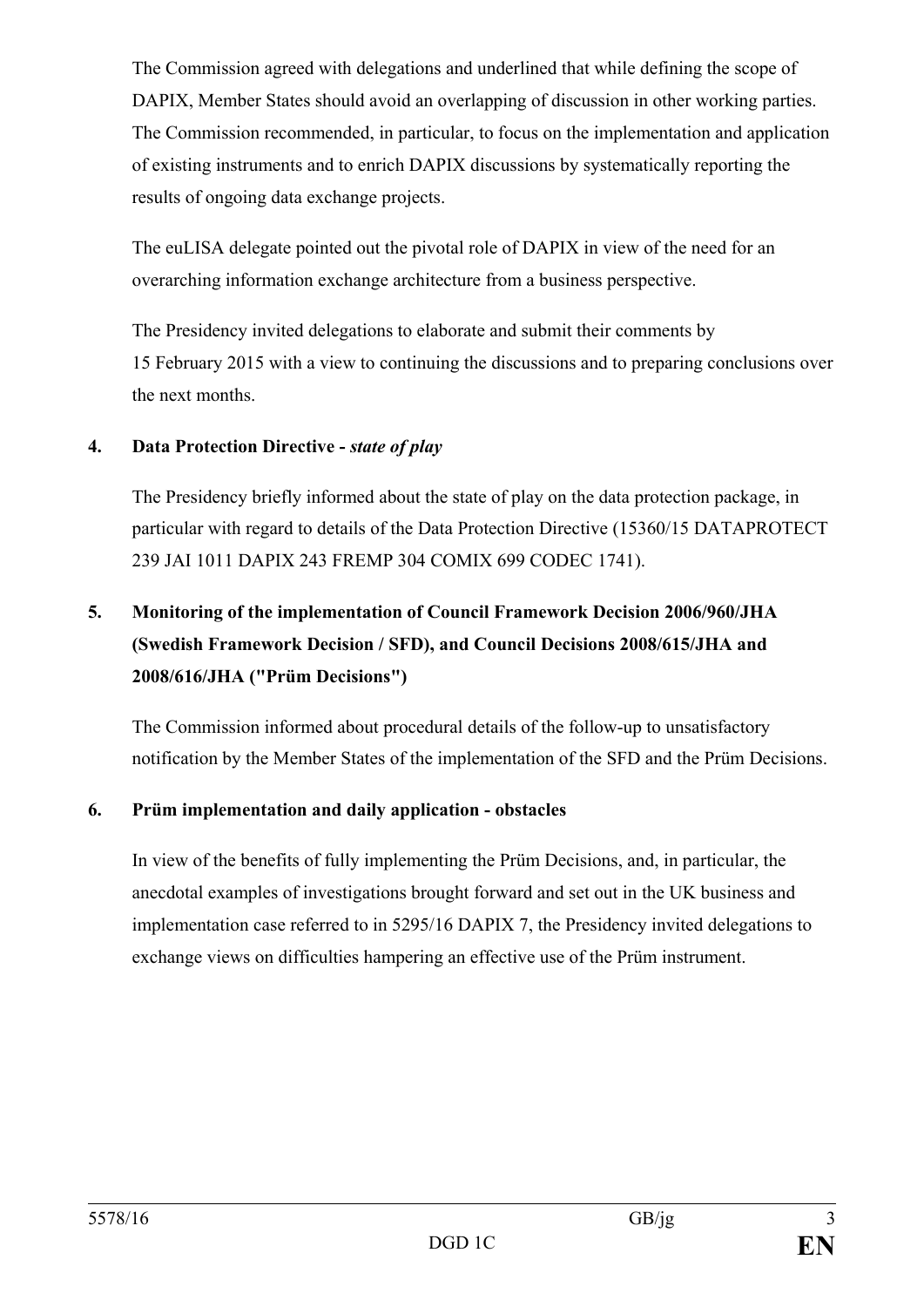Delegations reported problems, which were perceived as slowing down the data exchange, of either legal nature as to the post hit procedures, technical issues as to automated data exchange or internal organisational issues. Solutions to all these problems were searched for at national level. The need to increase awareness at operational level on the potential of the Prüm data exchange was reported across the board.

The Presidency invited delegations to submit further comments by 15 February 2016.

## **7. Prüm Council Decision**

# **7.1 Implementation -** *state of play*

Delegations took note of the review on the Prüm implementation (5017/16 JAI 2 DAPIX 1 ENFOPOL 3 CRIMORG 1) and were invited to regularly submit to the GSC updates on their situation in order to ensure the reliability of this review.

The UK delegate informed that on 22 January 2016 the UK had officially notified its decision to re-join the "Prüm Decisions" (see 5650/16 JAI 65 DAPIX 19 ENFOPOL 24 ENFOCUSTOM 13).

## **7.2 Declarations in accordance with Council Decision 2008/615/JHA, Art. 36(2)**

Delegations took note of the declarations of

- *- Poland* (14362/15 DAPIX 214 CRIMORG 111 ENFOPOL 359); and
- *- Sweden* (15388/15 DAPIX 246 CRIMORG 130 ENFOPOL 425).

# **7.3 Organisation of evaluation visits - indicative calendar**

The meeting took note of the indicative calendar for 2016.

# **7.4 Prüm statistics and reports on automated data exchange 2015**

Delegations were reminded to submit by 29 January 2016 their DNA and FP statistics by filling in the forms in CM 1023/15, CM 1025/16 so that the overall statistics (5129/16 JAI 9 DAPIX 2 CRIMORG 3 ENFOPOL 5) could be prepared for the incoming meeting.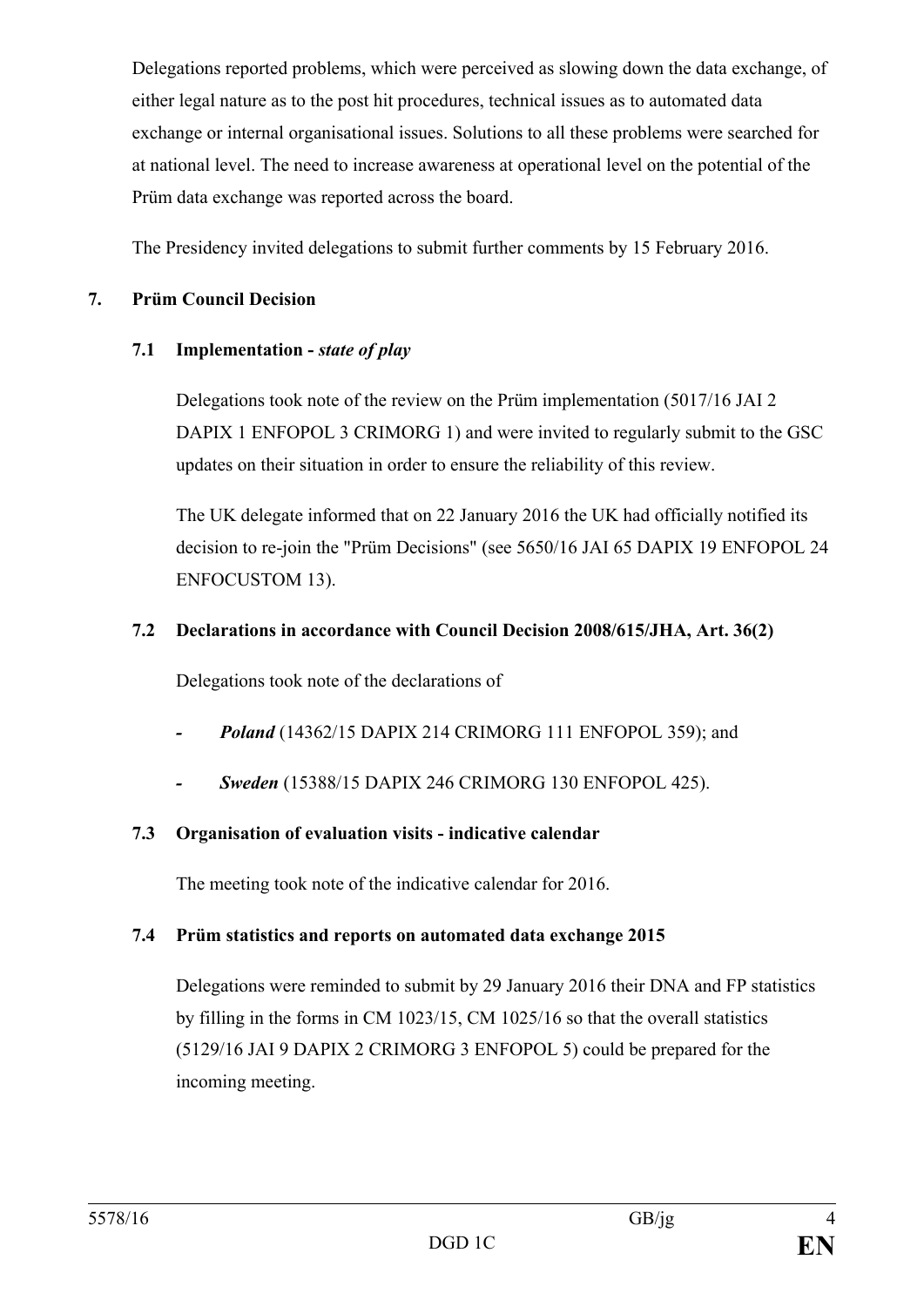#### **8. Information Management Strategy (IMS)**

#### **8.1 Information Exchange Manual -** *update*

Delegations were invited to carefully check their contact details set out in the manual (7779/1/15 REV 1 DAPIX 54 ENFOPOL 82 COMIX 160 JAI 284 ENFOCUSTOM 35 CRIMORG 45 SCHENGEN 18 VISA 180 SIRIS 37 COPEN 154 ASIM 38 FRONT 125) and submit possible changes by 29 January 2016 at the latest. They were reminded that this document would be updated only twice a year and informed that the updated version of the manual would be published in all official languages.

#### **8.2 Renewed Information Management Strategy - Draft 5th Action List**

With a view to establishing a 5th action list, the Presidency invited delegations to discuss the issue on the basis of the overview on current and suggested new actions (5175/16 JAI 18 CATS 1 DAPIX 4 ASIM 3 JURINFO 1, and to submit further comments or drafting suggestions on the proposed actions set out below by 19 February 2016.

#### **Action 1: SPOC training scheme**

The IT delegate underlined the importance of a comprehensive training scheme for Single Points of Contact (SPOC) for cross-border law enforcement information exchange To that end, a repository of common workflow requirements should be established as well as a format to regularly gather SPOC staff. The action should last over a period of 30 months and start in the last quarter of 2016. However, the implementation of the action would require Commission funding which was not yet assured. The Presidency invited the IT delegate to submit by 19 February 2016 a reference document setting out the details of the planned action.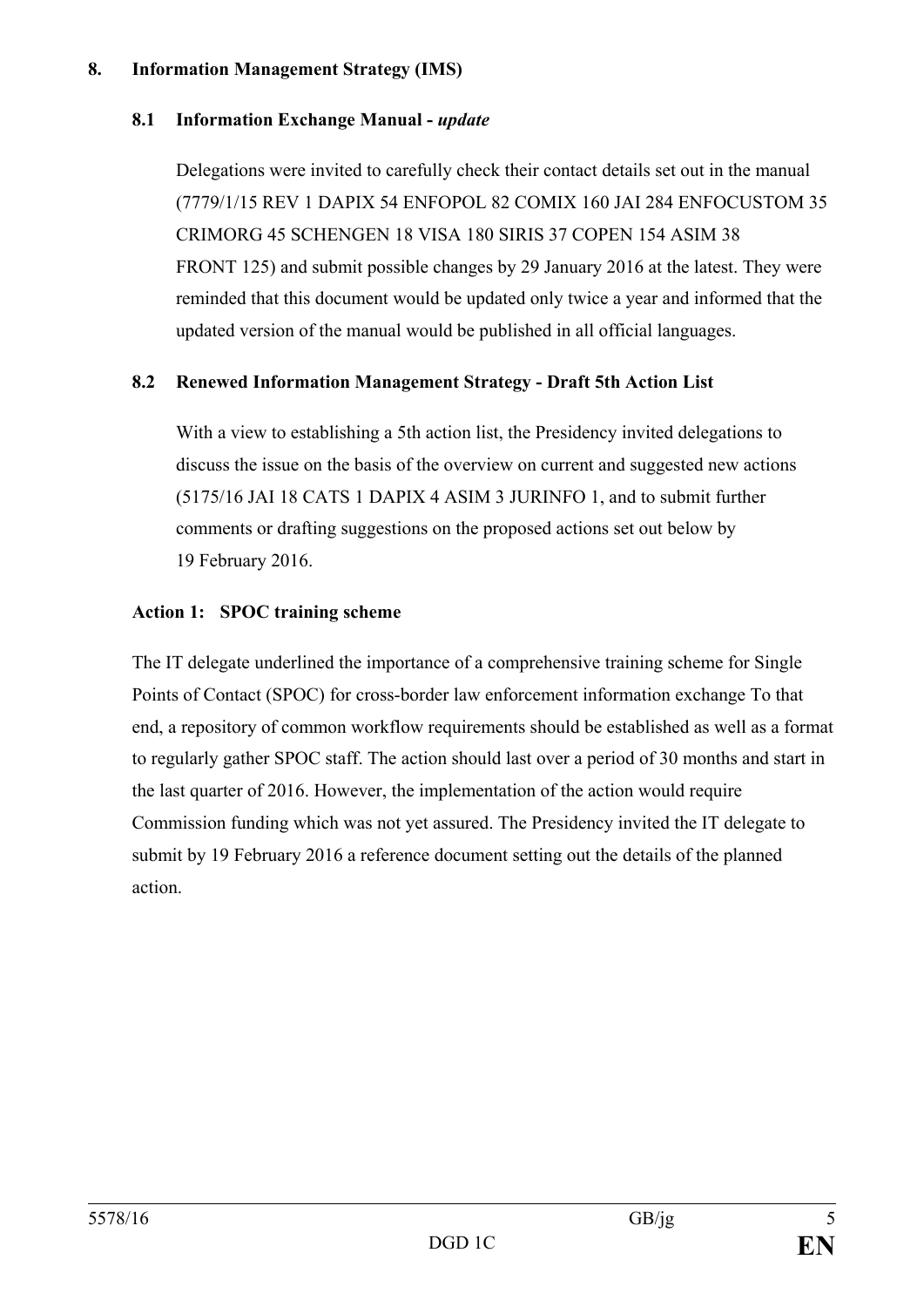## **Action 2: Automation of Data Exchange Processes (ADEP) -** *state of play*

The FR and DE delegations reported on progress made and further prospects of the action which aims at saving resources whilst maintaining national sovereignty over data.

- The FR delegate outlined the Brussels Convention of 4 December 2015 between six Member States and Europol on an ADEP pilot project. The purposes of the pilot should be reached at the end of 2017after a two years experimentation period and DAPIX would be regularly informed about the state of play.
- The DE delegation informed about the ADEP concept approved in 2015 and the goals of the current project, that is proofing the technical feasibility of the ADEP concept in real environments, clarifying the legal and organisational / business requirements, and preparing decisions processes for the implementation.

BE considered legal issues as the main stumbling block for participating in the project and questioned the added value of ADEP compared to the centralised, already existing Europol Information System (EIS). EE asked about the similarities between ADEP and the FIU (Financial Information Unit) system. Europol explained that ADEP would be developed in complementarity with existing systems. The Commission reiterated its support for the project from different point of views and informed that the decision on the funding of the project has not yet been made. The Presidency invited FR to update the project information set out in 5175/16.

# **Action 3: Infopolex**

The HU delegation suggested to suspend the Infopolex coordination initiative until the problem of funding would be solved. The Presidency explained that in view of setting up a clear cut action list, this initiative should only figure on the list if the outlines are defined by a solid reference document.

The HU delegate took the opportunity to propose the PNR (Passenger Name Record) data exchange project as an IMS action and promised to set out details of the project, in which RO, BG, ES, LT PT and Europol had already shown their interest, at the forthcoming DAPIX meeting. The Presidency invited HU to submit details in writing.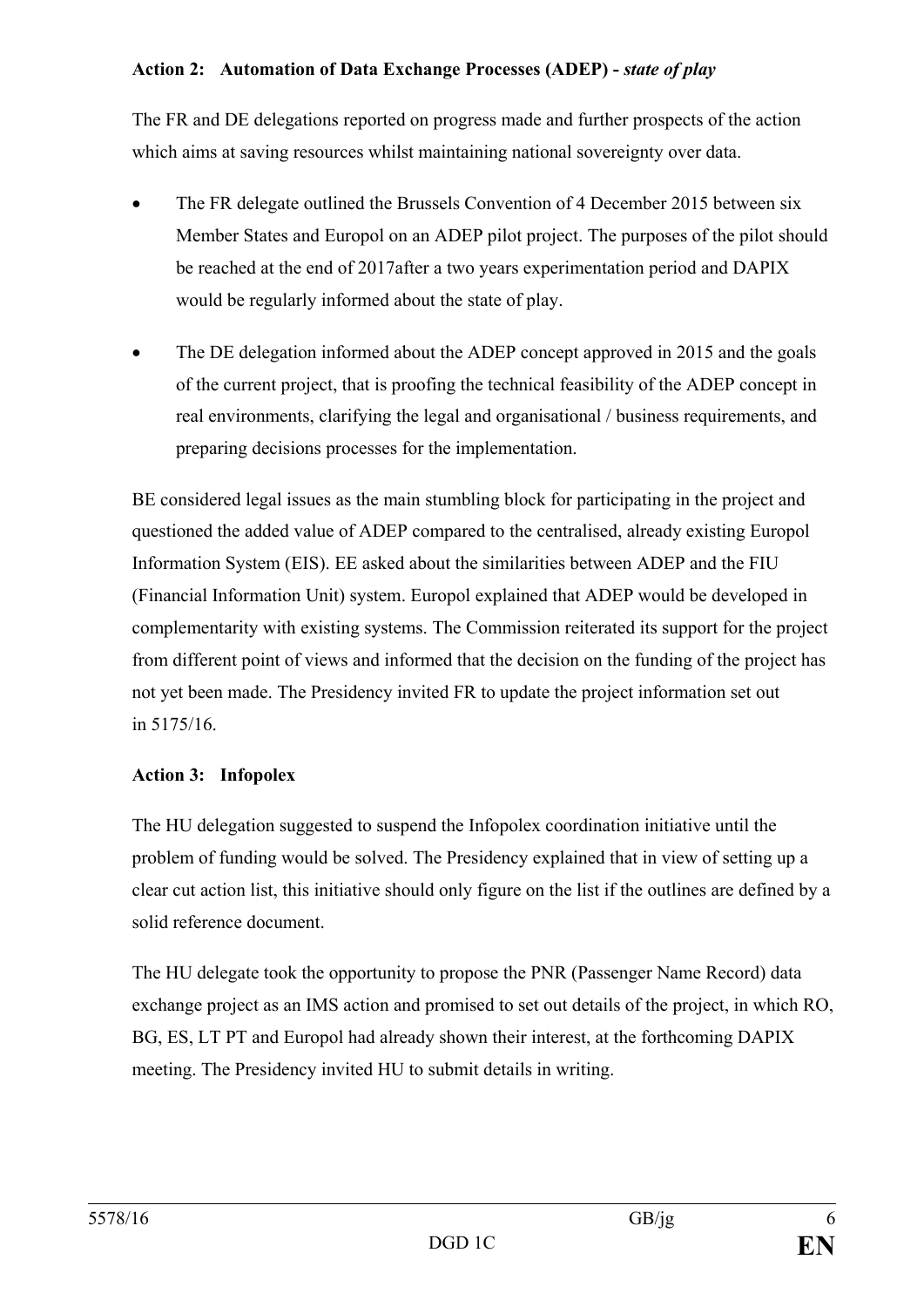## **Action 5: Universal Message Format -UMF 3 -** *state of play*

The DE delegate informed that the ISF 2014 funded action had started officially on 1 November 2015. The action managed by the UMF 3 project group under the auspices of the Bundeskriminalamt would aim within a period of 30 months at:

- the fine-tuning of UMF, exemplarily launched concerning Europol's "firearms" database,
- a governance model for the roll out and further implementation of UMF,
- the possibility of web based real time and simultaneous queries of both Europol and national databases by developing appropriate software within the framework of six pilots in which EE, FI, GR PL and ES participate.

Delegations were informed that the invitation to the kick off meeting to be organised in The Hague in mid March 2016 would be sent out in the near future. The Presidency invited DE to update where necessary the information set out in 5175/16.

# **Action 6: Prüm post-hit procedures - state of play and proposed next steps**

The FI delegate summarised the outcome of the project so far and explained how it could be continued. To that end, she referred to the draft questionnaire set out in 5196/16 DAPIX 6, on which delegations were invited to comment. The Presidency invited delegations to submit comments on the paper in writing.

# **Action 7: Police and Customs Cooperation Centres (PCCCs) - European Dimension**

BE presented a proposal (5131/16 DAPIX 3 ENFOPOL 6 CRIMORG 4 ENFOCUSTOM 5) for further enhancing the European dimension of PCCCs which was met with support by RO and FR, in particular with regard to the use of SIENA. The Presidency invited delegations to submit further comments on the proposal.